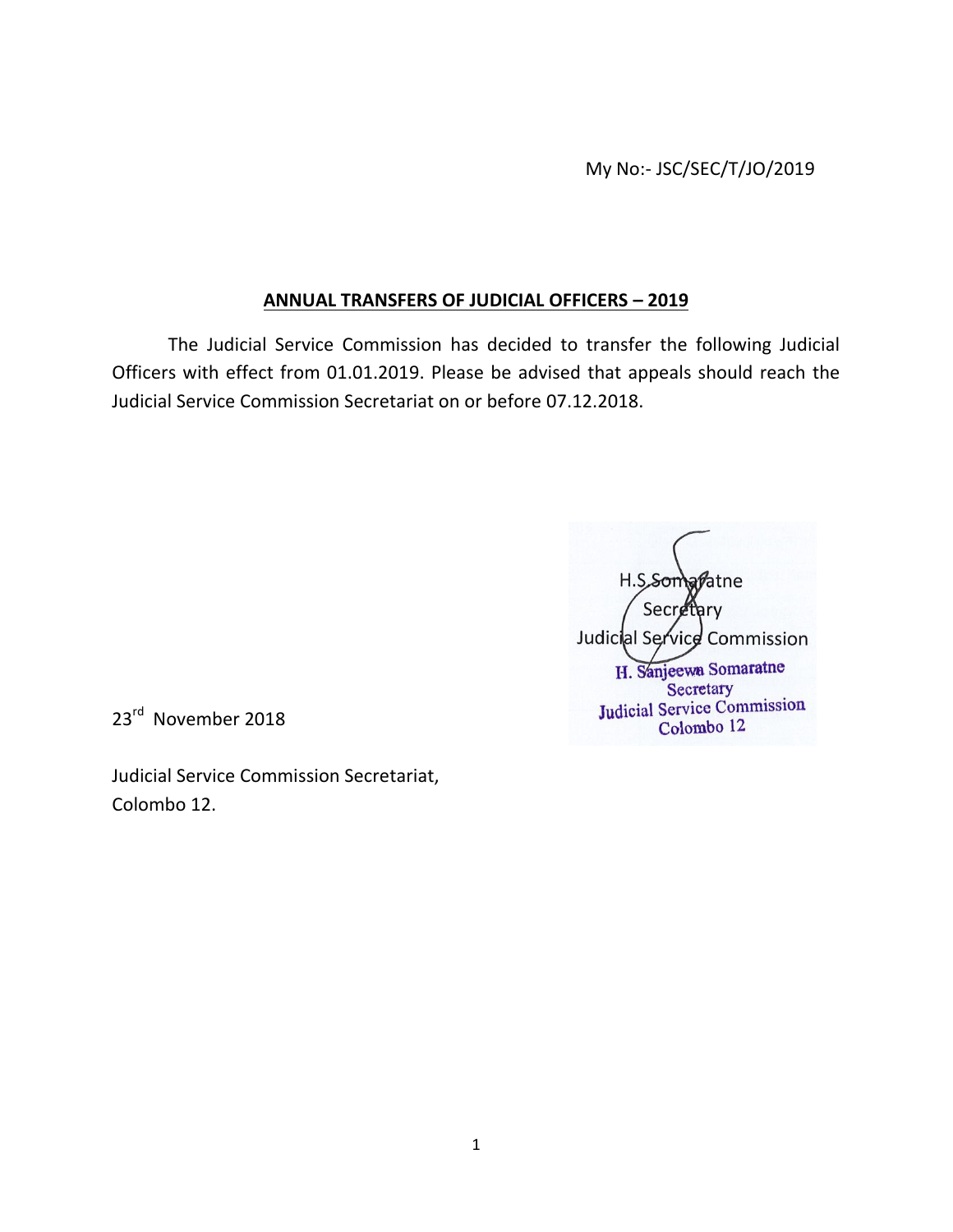## **ANNUAL TRANSFERS OF JUDICIAL OFFICERS – 2019**

|    | <b>NAME</b>                 | <b>PRESENT DESIGNATION &amp;</b><br><b>STATION</b> | <b>TRANSFERRED</b><br>W.E.F.01.01.2019 AS |
|----|-----------------------------|----------------------------------------------------|-------------------------------------------|
|    |                             |                                                    |                                           |
| 01 | Mrs.M.G.N.C.M.Ferdinandez   | District Judge/Nugegoda                            | District Judge/Matugama                   |
| 02 | Ms.C.Meegoda                | District Judge/Gampola                             | District Judge/Nawalapitiya               |
| 03 | Mr.S.G.Kariyawasam          | District Judge/Kurunegala                          | District Judge/Kegalle                    |
| 04 | Mr.W.M.M.Thalgodapitiya     | District Judge/Kandy                               | District Judge/Anuradhapura               |
| 05 | Mr.H.S.Ponnamperuma         | District Judge/Kegalle                             | District Judge/Matale                     |
| 06 | Mr.U.R.V.B.Ranatunga        | Addl.District Judge/Kandy                          | District Judge/Kurunegala                 |
| 07 | Mr.D.G.N.R.Premaratne       | District Judge/Matale                              | District Judge/Kandy                      |
| 08 | Mr.I.P.D.Liyange            | Magistrate/Galagedara                              | Addl.District Judge/Kandy                 |
| 09 | Mr.J.Trotsky                | Magistrate/Maligakanda                             | District Judge/Hatton                     |
| 10 | Mr.R.R.J.U.T.Rajakaruna     | Addl.District Judge/Kandy                          | District Judge/Mawanella                  |
| 11 | Mr.L.K.Mahinda              | District Judge/Mawanella                           | Addl.District Judge/Kandy                 |
| 12 | Mr.R.S.M.Wijesekara         | District Judge/Nawalapitiya                        | District Judge/Gampola                    |
| 13 | Mr.C.H.G.Liyanage           | Magistrate/Panadura                                | Addl.Magistrate/Mt.Lavinia                |
| 14 | Mr.A.M.I.S.Attanayake       | Magistrate/Kandy                                   | Addl.District Judge/Matale                |
| 15 | Mr.S.W.K.Senadheera         | Magistrate/Matugama                                | Magistrate/Maligakanda                    |
| 16 | Ms.D.M.C.M.Danansooriya     | District Judge/Anuradhapura                        | Addl.District Judge/Kuliyapitiya          |
| 17 | Mr.D.P.Mudunkotuwa          | District Judge/Balangoda                           | Magistrate/Kandy                          |
| 18 | Mr.S.B.H.M.S.Herath         | Addl.District Judge/Matale                         | Addl.District Judge/Kurunegala            |
| 19 | Ms.H.M.B.R.Wijeratne        | District Judge/Matugama                            | District Judge/Nugegoda                   |
| 20 | Mrs.W.D.C.Wijebandara       | Supernumerary Addl.Mag./Colombo                    | Magistrate/Horana                         |
| 21 | Mrs.R.S.M.L.P.A.Weerasinghe | Addl.Magistrate/Mt.Lavinia                         | Addl.Magistrate/Colombo                   |
| 22 | Mrs.K.K.Liyanage            | Addl.Magistrate/Panadura                           | Addl.District Judge/Colombo               |
| 23 | Mr.D.M.R.D.Dissanayake      | Magistrate/Kuliyapitiya                            | District Judge/Maho                       |
| 24 | Mr.M.I.M.Rizvi              | Magistrate/Batticaloa                              | Magistrate/Samanturai                     |
| 25 | Mr.S.Satheestharan          | Magistrate/Jaffna                                  | District Judge/Point Pedro                |
| 26 | Mr.P.Sivakumar              | District Judge/Point Pedro                         | District Judge/Akkaraipattu               |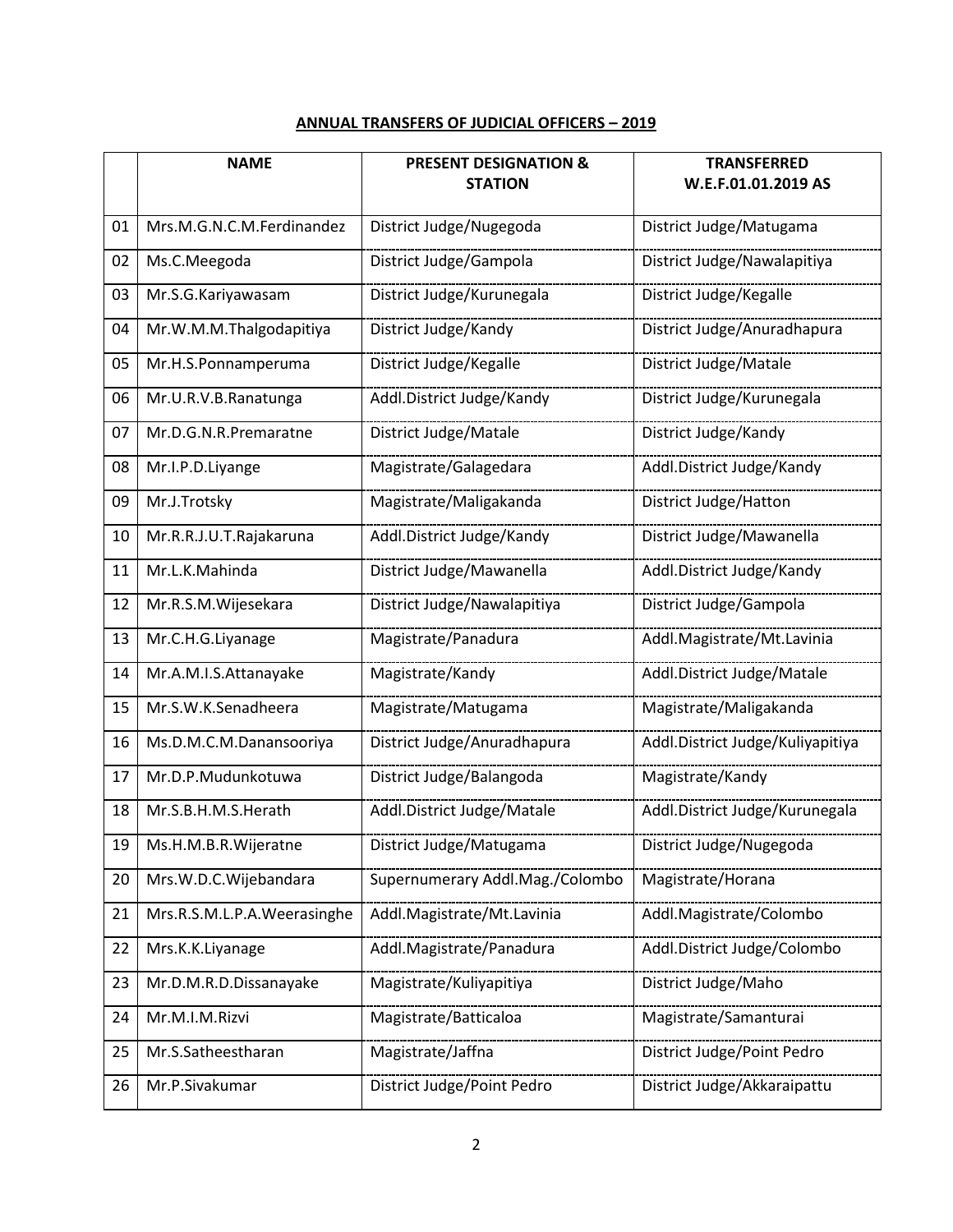|    | <b>NAME</b>               | <b>PRESENT DESIGNATION &amp;</b><br><b>STATION</b> | <b>TRANSFERRED</b><br>W.E.F.01.01.2019 AS |
|----|---------------------------|----------------------------------------------------|-------------------------------------------|
| 27 | Mr.D.L.G.A.S.S.Ariyasena  | District Judge/Matara                              | Magistrate/Panadura                       |
| 28 | Mr.K.A.Chandana           | Addl.Magistrate/Colombo                            | Addl.Magistrate/Panadura                  |
| 29 | Ms.G.N.Priyadarshani      | Magistrate/Rambadagalla                            | Magistrate/Polgahawela                    |
| 30 | Mr.S.C.Abhayaratne        | Magistrate/Ratnapura                               | Addl.Magistrate/Colombo                   |
| 31 | Ms.D.M.Kodithuwakku       | Addl.District Judge/Kuliyapitiya                   | District Judge/Ruwanwella                 |
| 32 | Mr.T.R.S.Jinadasa         | District Judge/Badulla                             | District Judge/Walapane                   |
| 33 | Mrs.K.G.D.Amarasinghe     | Addl.Magistrate/Colombo                            | Addl.District Judge/Matara                |
| 34 | Mrs.A.D.C.Silva           | Addl.District Judge/Matugama                       | Addl.District Judge/Colombo               |
| 35 | Ms.M.S.Primki             | Acting District Judge/Ratnapura                    | District Judge/Ratnapura                  |
| 36 | Mr.W.R.M.A.Wickramasinghe | District Judge/Elpitiya                            | District Judge/Matara                     |
| 37 | Mrs.R.K.R.Jayawardhana    | Magistrate/Polgahawela                             | Magistrate/Pilessa                        |
| 38 | Mr.D.Wijesinghe           | Addl.District Judge/Matara                         | District Judge/Elpitiya                   |
| 39 | Ms.K.V.M.P.De Silva       | District Judge/Balapitiya                          | Addl.District Judge/Ratnapura             |
| 40 | Ms.K.A.G.Punchihewa       | Addl.District Judge/Matara                         | District Judge/Balapitiya                 |
| 41 | Mr.D.M.J.Dissanayake      | Magistrate/Horana                                  | District Judge/Balangoda                  |
| 42 | Ms.N.H.H.Hewage           | District Judge/Udugama                             | Magistrate/Matugama                       |
| 43 | Mrs.H.G.J.R.Perera        | District Judge/ Pelmadulla                         | Magistrate/Ratnapura                      |
| 44 | Ms.P.S.Pathirana          | Magistrate/Matara                                  | Addl.Magistrate/Galle                     |
| 45 | Mr.A.C.Rizwan             | District Judge/Valachchenai                        | Magistrate/Batticaloa                     |
| 46 | Mr.H.M.M.Fazeel           | Magistrate/Samanturai                              | District Judge/Valachchenai               |
| 47 | Mrs.P.W.N.D.Piyaratne     | Addl.District Judge/Kurunegala                     | Magistrate/Galagedara                     |
| 48 | Mr.R.M.S.N.Samaratunga    | Magistrate/Badulla                                 | District Judge/Badulla                    |
| 49 | Ms.A.I.Hettiwatte         | Addl.Magistrate/Galle                              | District Judge/Ampara                     |
| 50 | Mrs.R.V.N.K.Vitharana     | Addl.Magistrate/Matara                             | Magistrate/Matara                         |
| 51 | Mr.K.R.N.S.Weerasinghe    | District Judge/Mahiyangana                         | Magistrate/Naula                          |
| 52 | Mrs.L.A.D.J.S.Wijethunga  | Magistrate/Anamaduwa                               | Magistrate/Kuliyapitiya                   |
| 53 | Mrs.T.N.L.Mahawatte       | Addl.Magistrate/Matugama                           | Addl.Magistrate/Negombo                   |